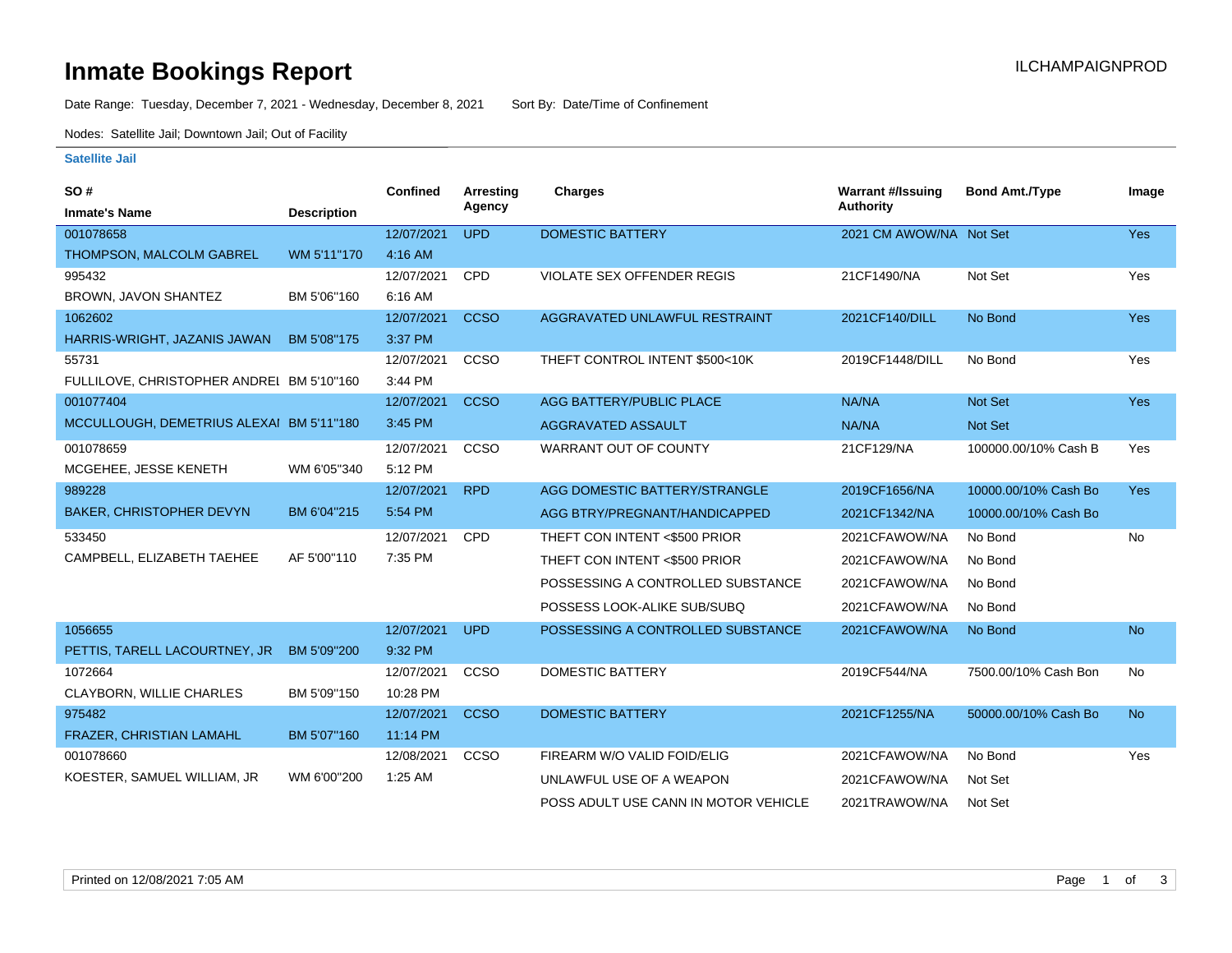# **Inmate Bookings Report Installation Control Control Control Control Control Control Control Control Control Control Control Control Control Control Control Control Control Control Control Control Control Control Control**

Date Range: Tuesday, December 7, 2021 - Wednesday, December 8, 2021 Sort By: Date/Time of Confinement

Nodes: Satellite Jail; Downtown Jail; Out of Facility

#### **Satellite Jail**

| <b>SO#</b>                     |                    | <b>Confined</b> | Arresting   | Charges                            | <b>Warrant #/Issuing</b> | <b>Bond Amt./Type</b> | Image |
|--------------------------------|--------------------|-----------------|-------------|------------------------------------|--------------------------|-----------------------|-------|
| <b>Inmate's Name</b>           | <b>Description</b> |                 | Agency      |                                    | Authority                |                       |       |
| 1070971                        |                    | 12/08/2021      | <b>CCSO</b> | <b>IDENTITY THEFT/&lt;\$300</b>    | 20CF922/NA               | Not Set               | Yes   |
| <b>WEIR, CLINTON HOWARD</b>    | WM 5'07"190        | 3:45 AM         |             | <b>RECKLESS DRIVING</b>            | 19TR2348/NA              | Not Set               |       |
| 53437                          |                    | 12/08/2021      | <b>CPD</b>  | DRIVING ON SUSPENDED LICENSE       | 2021TRAWOW/NA            | Not Set               | Yes   |
| TAYLOR-SMITH, DEBRA ANN        | BF 5'00"210        | 3:47 AM         |             | OPERATE UNINSURED MTR VEHICLE      | 2021TRAWOW/NA            | Not Set               |       |
|                                |                    |                 |             | DISREG TRAFFIC CONTROL LIGHT       | 2021TRAWOW/NA            | Not Set               |       |
|                                |                    |                 |             | FELON POSS/USE WEAPON/FIREARM      | 2021CFAWOW/NA            | Not Set               |       |
|                                |                    |                 |             | DRVG UNDER INFLU OF ALCOHOL        | 2021DTAWOW/NA            | Not Set               |       |
| 56994                          |                    | 12/08/2021      | <b>UPD</b>  | POSSESSING A CONTROLLED SUBSTANCE  | 2021CFAWOW/NA            | No Bond               | Yes   |
| <b>TURNER, ROBERT EARL, SR</b> | BM 5'11"260        | 3:58 AM         |             | RESIST/OBSTRUCTING A PEACE OFFICER | 2021CMAWOW/NA            | Not Set               |       |

**Total Satellite J15**